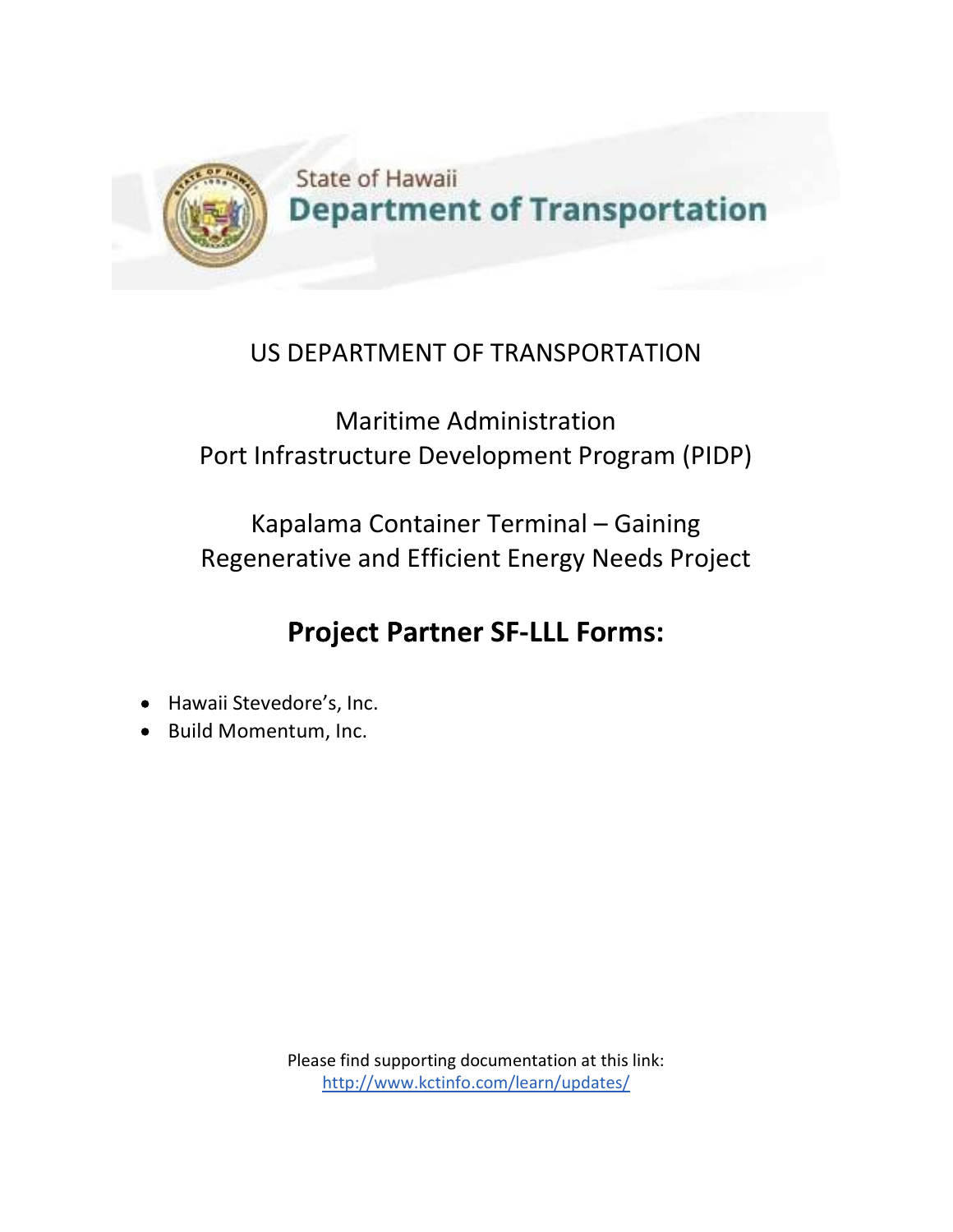Approved by OMB No. 0348-0046

| <b>DISCLOSURE OF LOBBYING ACTIVITIES</b> |  |  |  |  |  |  |  |  |  |  |  |  |  |
|------------------------------------------|--|--|--|--|--|--|--|--|--|--|--|--|--|
|                                          |  |  |  |  |  |  |  |  |  |  |  |  |  |

Complete this form to disclose lobbying activities pursuant to 31 U.S.C. 1352

|                                                                                                                                                                                                                                                                                                                                                                                                                                                                                                                                                                                                                                            | (See Reverse for public burden disclosure.)                                  |                                                                                                                                                                           |                                                                                                                     |  |  |  |  |  |
|--------------------------------------------------------------------------------------------------------------------------------------------------------------------------------------------------------------------------------------------------------------------------------------------------------------------------------------------------------------------------------------------------------------------------------------------------------------------------------------------------------------------------------------------------------------------------------------------------------------------------------------------|------------------------------------------------------------------------------|---------------------------------------------------------------------------------------------------------------------------------------------------------------------------|---------------------------------------------------------------------------------------------------------------------|--|--|--|--|--|
| 1. Type of Federal Action:                                                                                                                                                                                                                                                                                                                                                                                                                                                                                                                                                                                                                 | 2. Status of Federal Action:                                                 |                                                                                                                                                                           | 3. Report Type:                                                                                                     |  |  |  |  |  |
| a. contract<br>$\mathbf b$<br>b. grant<br>c. cooperative agreement<br>d. loan<br>e. loan guarantee<br>f. Ioan insurance                                                                                                                                                                                                                                                                                                                                                                                                                                                                                                                    | a. bid/offer/application<br>$\mathbf b$<br>b. initial award<br>c. post-award |                                                                                                                                                                           | a. initial filing<br>$\mathsf{a}$<br>b. material change<br>For Material Change Only:<br>year quarter                |  |  |  |  |  |
| 4. Name and Address of Reporting Entity:<br>Subawardee<br>Prime<br>Tier<br>Hawaii Stevedores, Inc.<br>1601 Sand Island Parkway<br>Honolulu, HI 96819                                                                                                                                                                                                                                                                                                                                                                                                                                                                                       | , if known:                                                                  | 5. If Reporting Entity in No. 4 is a Subawardee, Enter Name<br>and Address of Prime:<br>Hawaii Department of Transportation<br>79 S. Nimitz Highway<br>Honolulu, HI 96813 |                                                                                                                     |  |  |  |  |  |
| Congressional District, If known:<br>6. Federal Department/Agency:                                                                                                                                                                                                                                                                                                                                                                                                                                                                                                                                                                         |                                                                              |                                                                                                                                                                           | Congressional District, If known: HI-01<br>7. Federal Program Name/Description:                                     |  |  |  |  |  |
| Maritime Administration, DOT                                                                                                                                                                                                                                                                                                                                                                                                                                                                                                                                                                                                               |                                                                              |                                                                                                                                                                           | Port Infrastructure Development Program<br>CFDA Number, if applicable:                                              |  |  |  |  |  |
| 8. Federal Action Number, If known:                                                                                                                                                                                                                                                                                                                                                                                                                                                                                                                                                                                                        |                                                                              | \$                                                                                                                                                                        | 9. Award Amount, If known:                                                                                          |  |  |  |  |  |
| 10. a. Name and Address of Lobbying Registrant<br>(If individual, last name, first name, MI):<br>N/A                                                                                                                                                                                                                                                                                                                                                                                                                                                                                                                                       |                                                                              | N/A                                                                                                                                                                       | b. Individuals Performing Services (Including address if<br>different from No. 10a)<br>(last name, first name, MI): |  |  |  |  |  |
| 11. Information requested through this form is authorized by title 31 U.S.C.<br>section 1352. This disclosure of lobbying activities is a material<br>representation of fact upon which reliance was placed by the tier above<br>when this transaction was made or entered into. This disclosure is<br>required pursuant to 31 U.S.C. 1352. This information will be reported to<br>the Congress semi-annually and will be available for public inspection.<br>Any person who fails to file the required disclosure shall be subject to a<br>civil penalty of not less that \$10,000 and not more than \$100,000 for<br>each such failure. |                                                                              | Signature: -<br>Print Name:<br>Title: CFO                                                                                                                                 | Jay Bowden<br>Telephone No.: (415) 927-6424 Date:<br>$05 - 04 - 2022$                                               |  |  |  |  |  |
| <b>Federal Use Only:</b>                                                                                                                                                                                                                                                                                                                                                                                                                                                                                                                                                                                                                   |                                                                              |                                                                                                                                                                           | Authorized for Local Reproduction<br>Standard Form LLL (Rev. 7-97)                                                  |  |  |  |  |  |